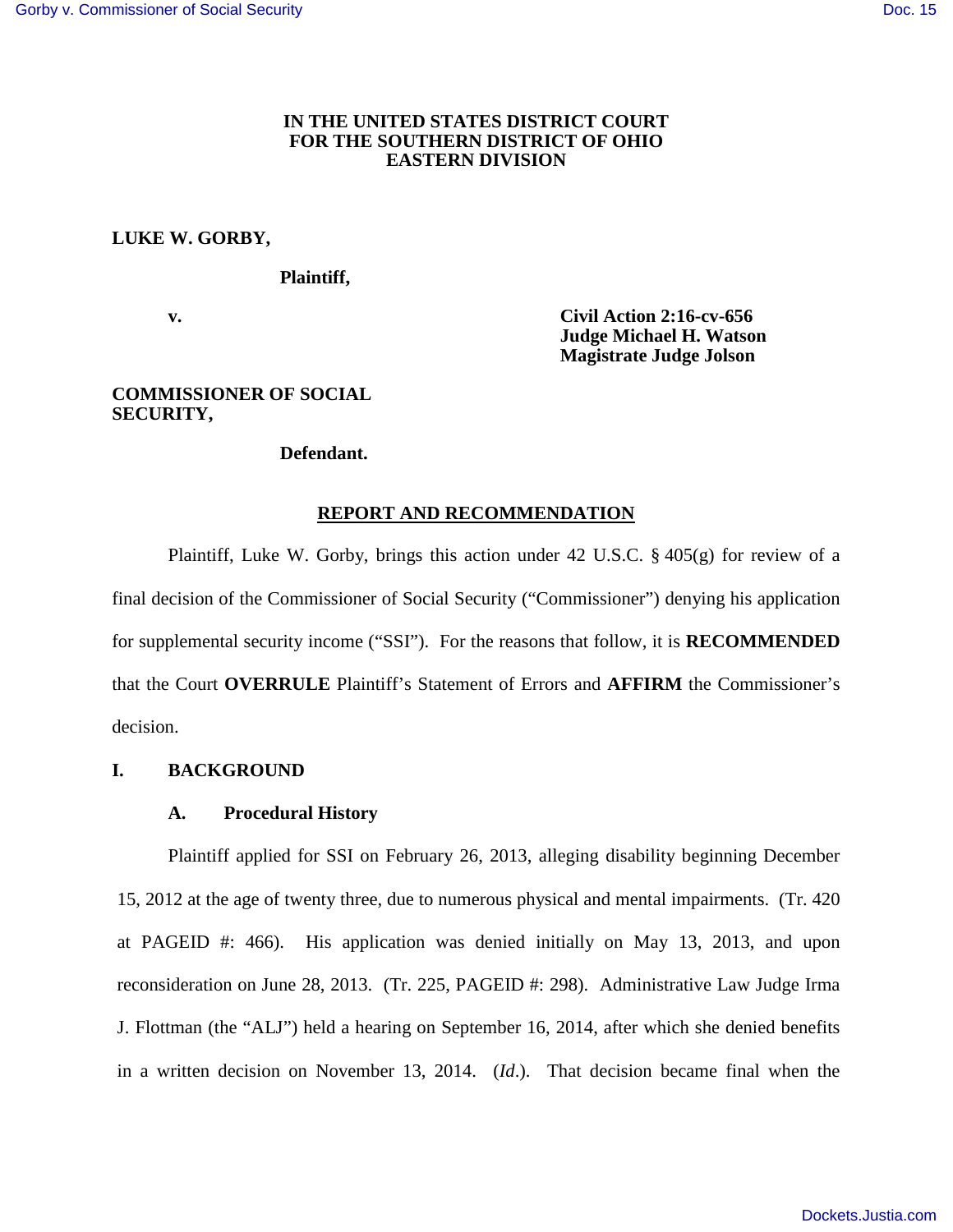Appeals Council denied review on May 9, 2016. (Tr. 1, PAGEID #: 44).

Plaintiff filed this case on July 6, 2016 (Doc. 1), and the Commissioner filed the administrative record on September 12, 2016 (Doc. 10). Plaintiff filed a Statement of Specific Errors on October 27, 2016. (Doc. 11). The Commissioner responded on December 15, 2016 (Doc. 13), and Plaintiff replied on December 29, 2017 (Doc. 14).

## **B. Relevant Hearing Testimony**

At the hearing, Plaintiff testified that he was educated in special education classes and earned a high school degree. (Tr. 284, PAGEID #: 327). Plaintiff obtained a driver's license after having the test read to him. (Tr. 284–85, PAGEID #: 327–28). Plaintiff has prior temporary, part-time work in construction, "hauling boards, putting boards in place," and "carrying heavy stuff." (Tr. 286, PAGEID #329). He also worked temporarily for a tree service and in a factory. (Tr. 294-95, PAGEID #: 337-38).

Plaintiff testified that he resides with his parents (Tr. 285, PAGEID #: 328), where he watches television, prepares some meals, mows grass, and cleans dishes and his room. (Tr. 291– 92, PAGEID #: 334–35). Plaintiff walks for exercise twice per week, likes to go hunting and fishing, and sometimes bowls or watches a movie. (Tr. 289, 292–93, PAGEID #: 332, 335–36).

Vocational Expert ("VE") Carl Hartung also testified at the hearing. (Tr. 302, PAGEID #: 345). The examination of the VE is, in relevant part, as follows:

- Q. So, I want you to assume a hypothetical individual with the same age, education, work background as the claimant…. Let's start off with work that's limited to simple, routine, repetitive tasks. Just with those limitations, can you identify any work?
- A. Yes, judge, that's for all intent purposes, a full range of unskilled, light work.
- Q. And can you give me some representative examples?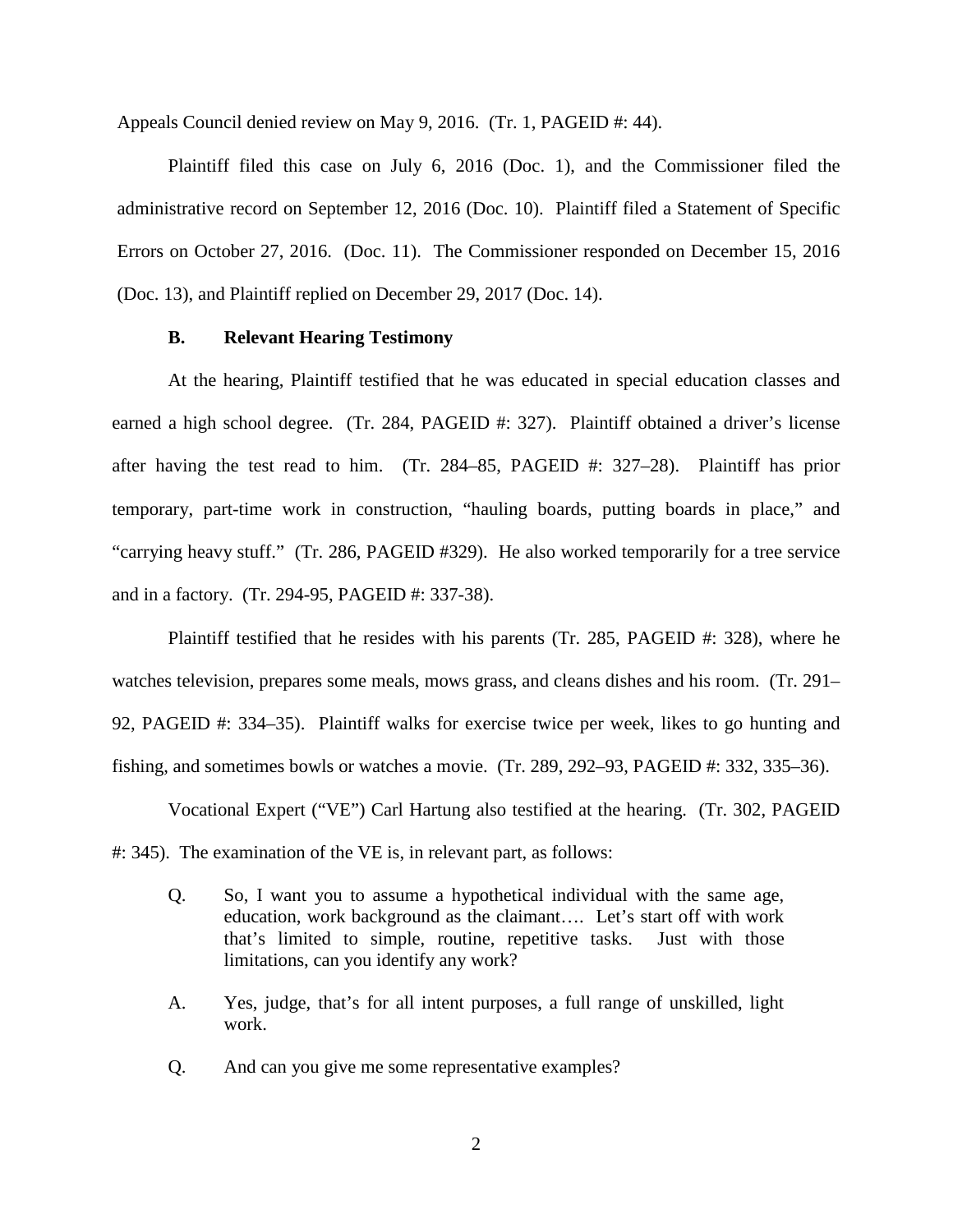- A. … All these jobs have been given an SVP of 2, all of them have been classified at the light level of physical demand. Housekeeping cleaner is applicable to the hypothetical, the DOT code is 32,687-014, in the state there's 4,202, and nationally there's 133,887. I also think that injection mold machine tender is applicable to the hypothetical, the DOT code is 556.685-038, in the state there's 496, and nationally there's 5,684. And I also think usher is applicable to the hypothetical, the DOT code is 344.677-014, in the state there's 105, and nationally there's 4,803.
- Q. Okay. Now, if work is limited to one and two-step task and one and twostep instructions, does that impact your response?
- A. No.

(Tr. 304–305, PAGEID #: 347–48).

### **C. Relevant Medical Background**

#### **1. Dr. Gary S. Sarver**

Dr. Gary S. Sarver evaluated Plaintiff on August 24, 2011. (Tr. 903, PAGEID #: 952). Dr. Sarver indicated that Plaintiff has adequate independent living skills, which include cooking, washing dishes, doing laundry, and shopping. (Tr. 908, PAGEID #: 957). He explained that Plaintiff has no history of acting out as a juvenile and gets along reasonably well with his parents, other adults, and friends. (*Id*.). Dr. Sarver described Plaintiff as pleasant, cooperative, interactive, interested, and motivated, and indicated that he "responded appropriately to the demands of the test situation." (*Id*.).

In his functional assessment, Dr. Sarver noted that Plaintiff's "low level of intellectual functioning suggests that he should have no particular difficulty in understanding, remembering, or carrying out simple job instructions." (Tr. 909, PAGEID #: 958). Additionally, Dr. Sarver noted that there were "no indications" of Plaintiff "having difficulty with attentional pace or persistence." (*Id.*). Dr. Sarver expressed that Plaintiff likely would interact well with supervisors and co-workers in a work setting. (Tr. 910, PAGEID #: 959). However, Dr. Sarver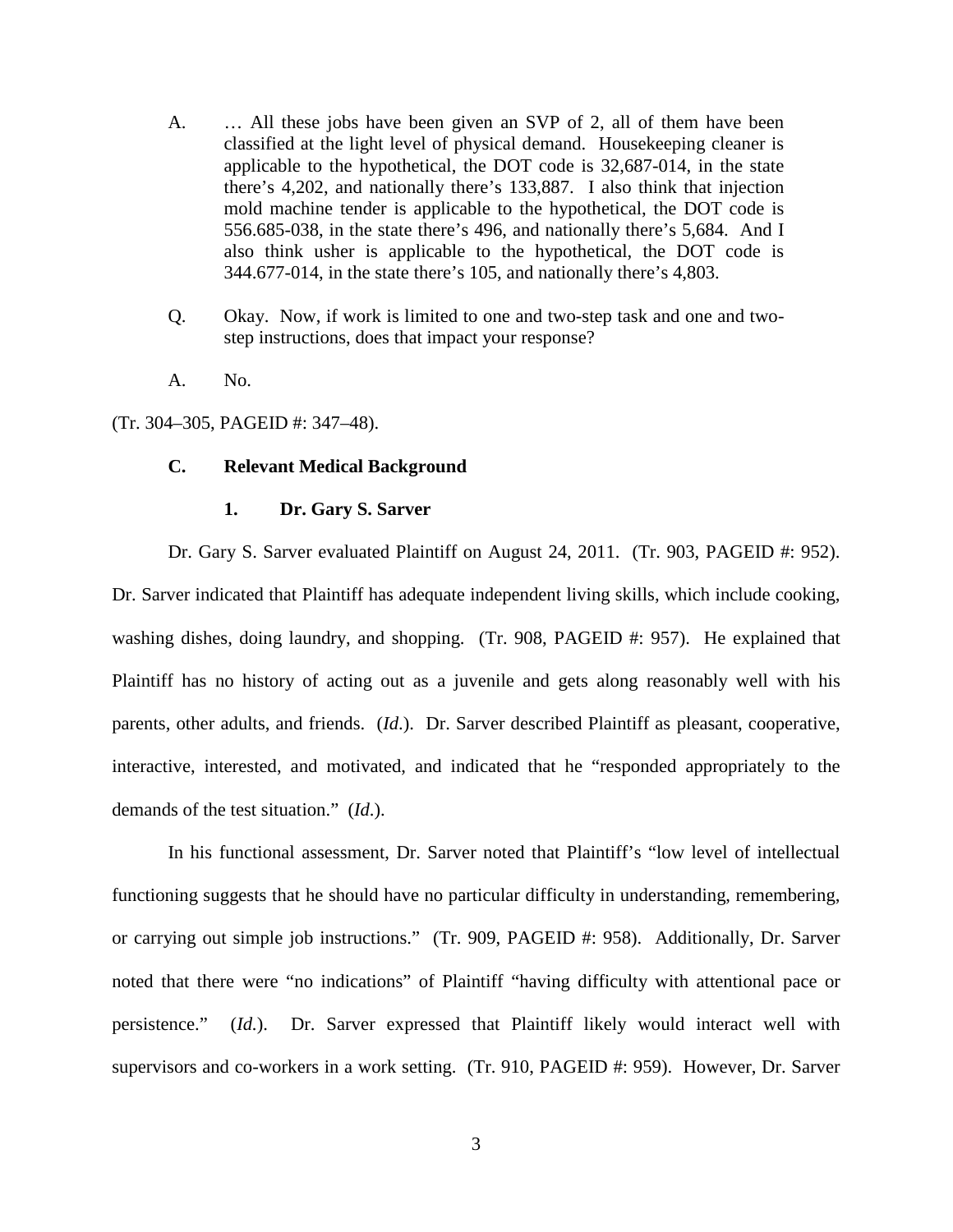noted that Plaintiff may encounter "some difficulty in adaptively dealing with normative work pressures, and manifest performance anxiety." (*Id*.).

## **2. Dr. Charles Loomis**

Dr. Charles Loomis evaluated Plaintiff on April 17, 2013. (Tr. 779, PAGEID #: 827). Dr. Loomis noted that Plaintiff graduated from high school, where he played football, was educated in special services, and "got along acceptably with teachers and fellow students…." (Tr. 780, PAGEID #: 828). Dr. Loomis also stated that Plaintiff received work training in oil field services and "gets along acceptably with his neighbors and the general public." (*Id*.). In terms of activities, Dr. Loomis observed that Plaintiff drives, uses Facebook on the computer, listens to the radio, plays cards, hunts, goes fishing, camps, bowls, and plays golf. (Tr. 781, PAGEID #: 829; Tr. 783, PAGEID #: 831). Dr. Loomis noted that Plaintiff does chores and has meaningful interpersonal relationships. (Tr. 783, PAGEID #: 831). He also noted that Plaintiff's grooming, hygiene, and behavior were appropriate, and he was pleasant, cooperative, had adequate persistence and pace, could maintain eye contact, and had clear, organized, and logical thought processes with no articulation or language problems. (Tr. 781–82, PAGEID #: 829–30).

Consistent with Dr. Sarver's findings, Dr. Loomis found Plaintiff's functional intelligence to be in the borderline range. (Tr. 783, PAGEID #: 831). He determined that Plaintiff has the ability to understand, remember, and carry out routine instructions. (Tr. 784, PAGEID #: 832). Further, Dr. Loomis opined that Plaintiff's "ability to maintain concentration to task appeared to be a relative strength as [his] immediate and delayed memory functions were near [a]verage." (*Id*.). Dr. Loomis also determined that Plaintiff's "[p]ace and persistence were adequate across the examination[,] and he would appear able to perform routine procedures." (*Id*.). Dr. Loomis indicated that Plaintiff could interact appropriately with supervisors and co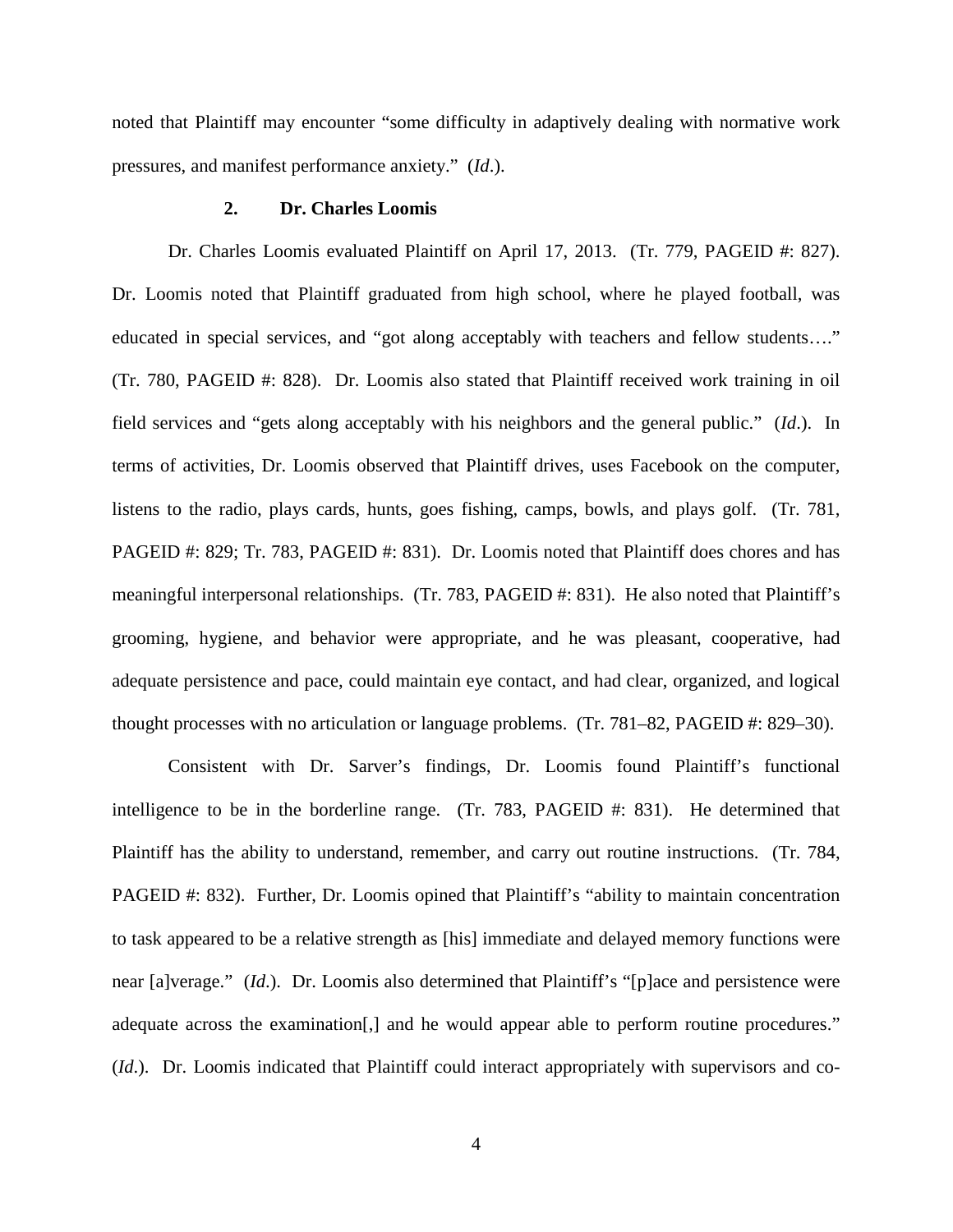workers and his ability to cope with the stress and pressures of competitive work do not appear to be significantly impaired. (*Id*.). Finally, Dr. Loomis opined that Plaintiff's academic and intellectual limitations would likely limit him to unskilled work. (Tr. 784–85, PAGEID #: 832– 33).

## **3. State Agency Reviewing Psychologists**

The State Agency reviewing psychologists' determinations at the initial and reconsideration levels reflect, *inter alia*, that Plaintiff has moderate difficulties in maintaining concentration, persistence, or pace. (Tr. 344, PAGEID #: 388; Tr. 361, PAGEID #: 405). In the "MRFC—Additional Explanation" section, both psychologists stated that Plaintiff retains the capacity to understand, remember, and carry out one to two-step instructions. (Tr. 348, PAGEID #: 392; Tr. 365, PAGEID #: 409).

#### **D. Relevant Portions of the ALJ's Decision**

The ALJ issued a decision on November 13, 2014. (Tr. 255, PAGEID #: 298). The ALJ found that Plaintiff had not engaged in substantial gainful activity since February 26, 2013, and suffers from the severe impairments of borderline intellectual functioning and a learning disability, among others. (Tr. 257, PAGEID #: 300). The ALJ determined that Plaintiff does not have an impairment or combination of impairments that meets or equals one of the listed impairments in 20 C.F.R. Part 404, Subpart P, Appendix 1. (*See* Tr. 260, PAGEID #: 303).

Relevant here, the ALJ examined Plaintiff's mental impairment under Listing 12.05C and found its requirements unsatisfied "because the claimant does not have a valid verbal, performance, or full scale IQ of 60 through 70 and a physical or other mental impairment imposing an additional and significant work-related limitation of function." (Tr. 262, PAGEID #: 305). The ALJ added that the evidence failed to establish that Plaintiff "experiences a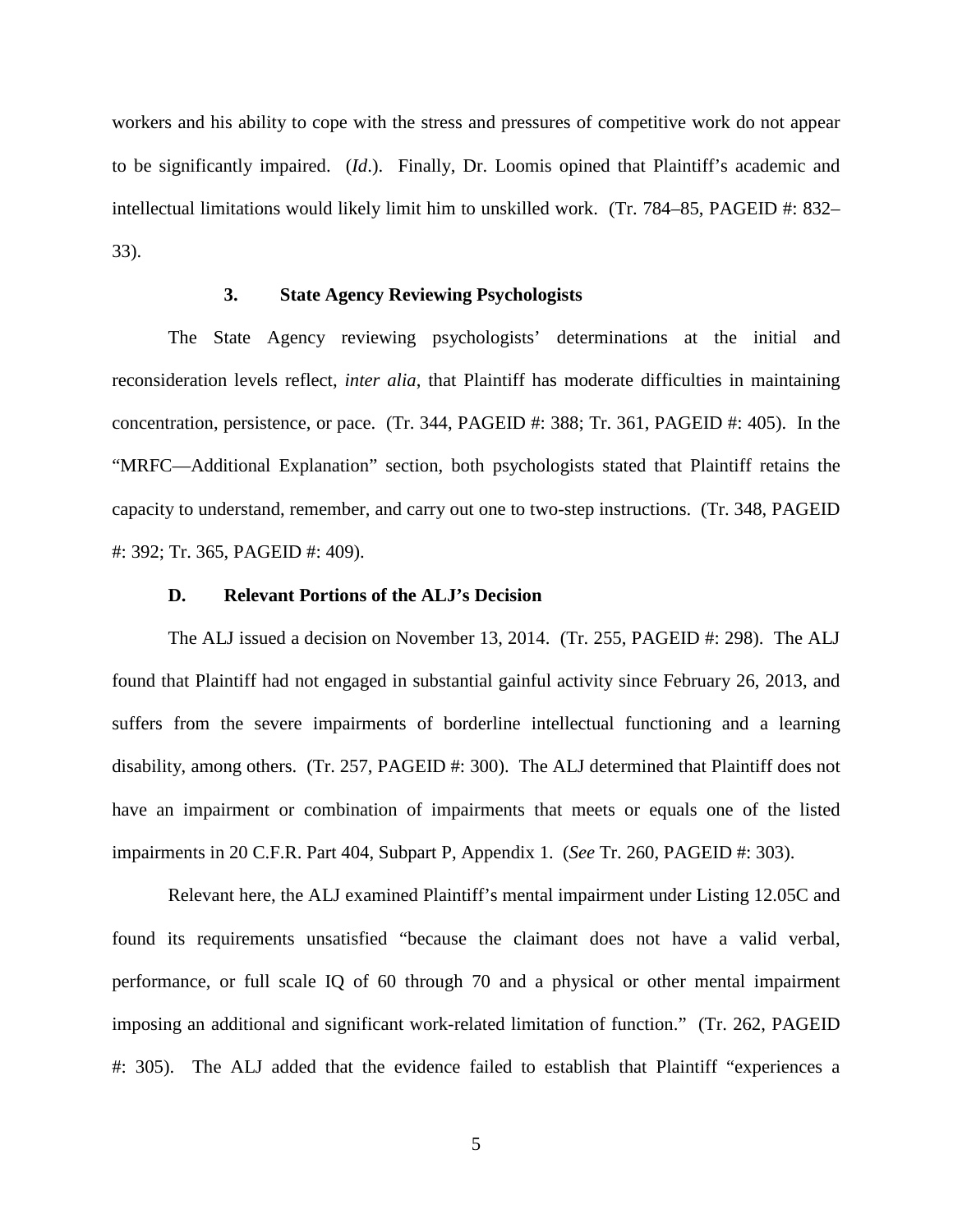complete inability to function independently outside the area of his home as a result of symptoms and limitations arising from his combined documented impairments" and determined that Plaintiff has adequate adaptive functioning. (*Id.*).

As to Plaintiff's mental residual functional capacity, the ALJ found that Plaintiff "retains the ability to perform simple, routine, repetitive, one and two-step tasks." (Tr. 264–65, PAGEID #: 307–308). Plaintiff was determined to be a younger individual on the date the application was filed (23 years old), and to have a high school education but no past relevant work. (Tr. 269, PAGEID #: 312). Considering Plaintiff's age, education, work experience, and residual functional capacity, the ALJ determined that there are jobs that exist in significant numbers in the national economy that the claimant can perform. (*Id*.). Consequently, the ALJ found that Plaintiff has not been under a disability as defined in the Social Security Act since February 26, 2013, and the ALJ denied benefits. (Tr. 271, PAGEID #: 314).

#### **II. STANDARD OF REVIEW**

Under 42 U.S.C. § 405(g), "[t]he findings of the [Commissioner] as to any fact, if supported by substantial evidence, shall be conclusive. . . ." "[S]ubstantial evidence is defined as 'more than a scintilla of evidence but less than a preponderance; it is such relevant evidence as a reasonable mind might accept as adequate to support a conclusion.'" *Rogers v. Comm'r of Soc. Sec.*, 486 F.3d 234, 241 (6th Cir. 2007) (quoting *Cutlip v. Sec'y of HHS*, 25 F.3d 284, 286 (6th Cir. 1994)). The Commissioner's findings of fact must also be based upon the record as a whole. *Harris v. Heckler*, 756 F.2d 431, 435 (6th Cir. 1985). To that end, the Court must "take into account whatever in the record fairly detracts from [the] weight" of the Commissioner's decision. *Rhodes v. Comm'r of Soc. Sec.*, No. 2:13-cv-1147, 2015 WL 4881574, at \*2 (S.D. Ohio Aug. 17, 2015).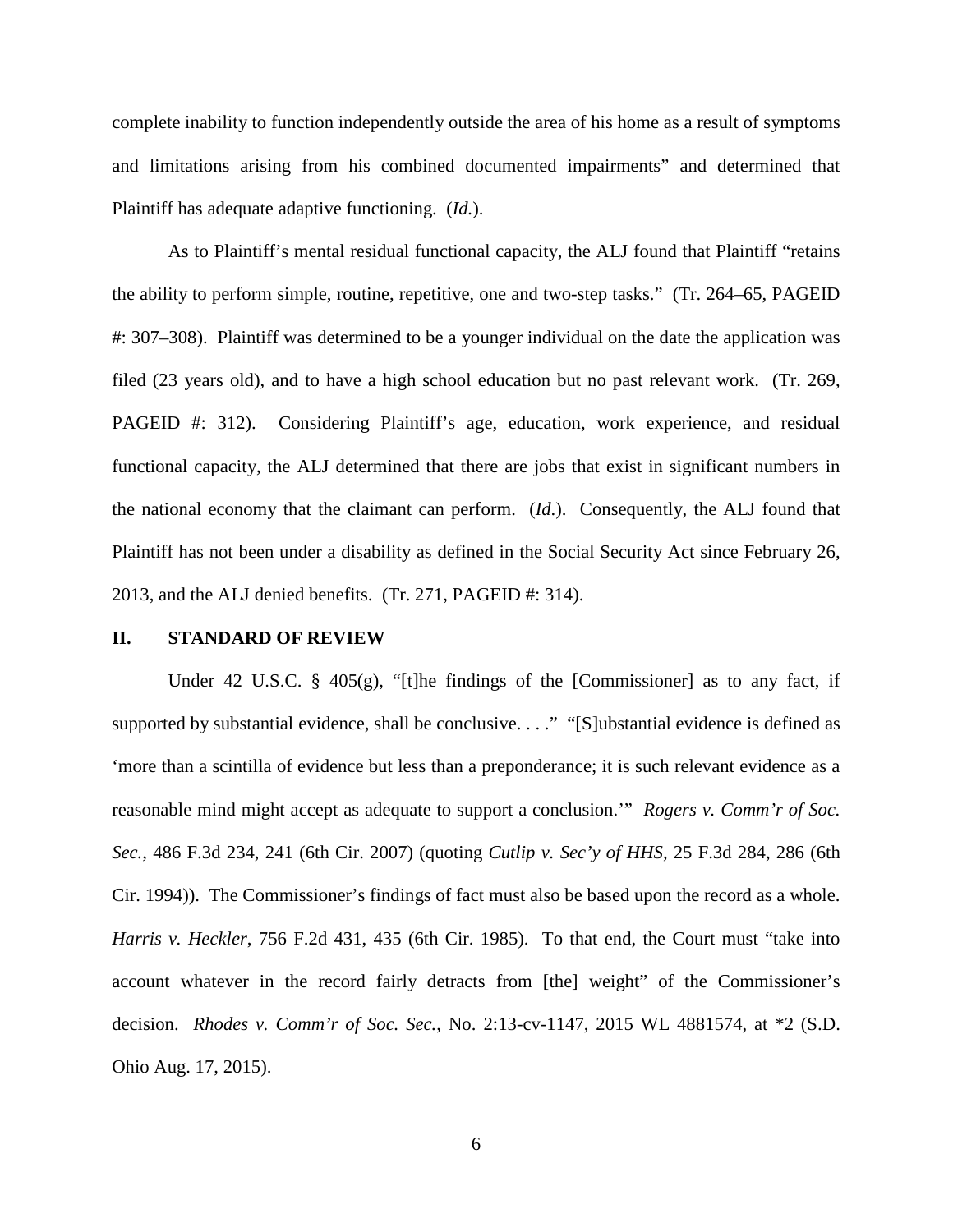### **III. DISCUSSION**

In his Statement of Specific Errors, Plaintiff argues that the ALJ's decision should be reversed because the formulation of his mental RFC was not supported by substantial evidence. Plaintiff also argues that the ALJ's evaluation of Listing 12.05C relied on an erroneous legal standard.

### **A. Mental RFC**

Plaintiff's first argument is a relatively narrow one. Plaintiff argues that his mental RFC, which limits him to "simple, routine, repetitive, one and two-step tasks" (Tr. 265, PAGEID #: 308), does not address his deficiencies in concentration, persistence, or pace. (Doc. 11 at 4–7). More specifically, Plaintiff argues that "the RFC only addressed the types of activities that would be possible while staying silent on whether he could actually sustain any of those activities so as to maintain a full-time work regimen." (*Id*. at 6). In support of this position, Plaintiff relies primarily on two decisions from the Eastern District of Michigan, namely *[Benton v. Comm'r of](https://1.next.westlaw.com/Link/Document/FullText?findType=Y&serNum=2013348958&pubNum=0004637&originatingDoc=I9ddef890e2c411e4a807ad48145ed9f1&refType=RP&originationContext=document&transitionType=DocumentItem&contextData=(sc.Keycite))  Social Security*[, 511 F. Supp. 2d 842 \(E.D. Mich. 2007\)](https://1.next.westlaw.com/Link/Document/FullText?findType=Y&serNum=2013348958&pubNum=0004637&originatingDoc=I9ddef890e2c411e4a807ad48145ed9f1&refType=RP&originationContext=document&transitionType=DocumentItem&contextData=(sc.Keycite)) and *[Bielat v. Comm'r of Social Security](https://1.next.westlaw.com/Link/Document/FullText?findType=Y&serNum=2003422088&pubNum=0004637&originatingDoc=I9ddef890e2c411e4a807ad48145ed9f1&refType=RP&originationContext=document&transitionType=DocumentItem&contextData=(sc.Keycite))*, [267 F. Supp. 2d 698 \(E.D. Mich. 2003\).](https://1.next.westlaw.com/Link/Document/FullText?findType=Y&serNum=2003422088&pubNum=0004637&originatingDoc=I9ddef890e2c411e4a807ad48145ed9f1&refType=RP&originationContext=document&transitionType=DocumentItem&contextData=(sc.Keycite)) (*Id*. at 5).

In *[Benton](https://1.next.westlaw.com/Link/Document/FullText?findType=Y&serNum=2013348958&pubNum=0004637&originatingDoc=I9ddef890e2c411e4a807ad48145ed9f1&refType=RP&originationContext=document&transitionType=DocumentItem&contextData=(sc.Keycite))*, the Court found a hypothetical question posed to a vocational expert inadequate when it limited the plaintiff to simple, repetitive work but failed to address moderate deficiencies in the plaintiff's ability to maintain concentration, persistence, and pace. *[Benton](https://1.next.westlaw.com/Link/Document/FullText?findType=Y&serNum=2013348958&pubNum=0004637&originatingDoc=I9ddef890e2c411e4a807ad48145ed9f1&refType=RP&originationContext=document&transitionType=DocumentItem&contextData=(sc.Keycite))*, [511 F. Supp. 2d at 849.](https://1.next.westlaw.com/Link/Document/FullText?findType=Y&serNum=2013348958&pubNum=0004637&originatingDoc=I9ddef890e2c411e4a807ad48145ed9f1&refType=RP&originationContext=document&transitionType=DocumentItem&contextData=(sc.Keycite)) Similarly, in *Bielat*, a question posed to a vocational expert was found deficient because it limited the plaintiff to unskilled, low-stress jobs but did not address the plaintiff's deficiencies in concentration, persistence, or pace. *Bielat*, 267 F. Supp. 2d at 702. The questions posed to the vocational experts did not, for example, include speed- or pace-based restrictions, such as an inability to meet quotas. *See generally Benton*, 511 F. Supp. 2d at 849;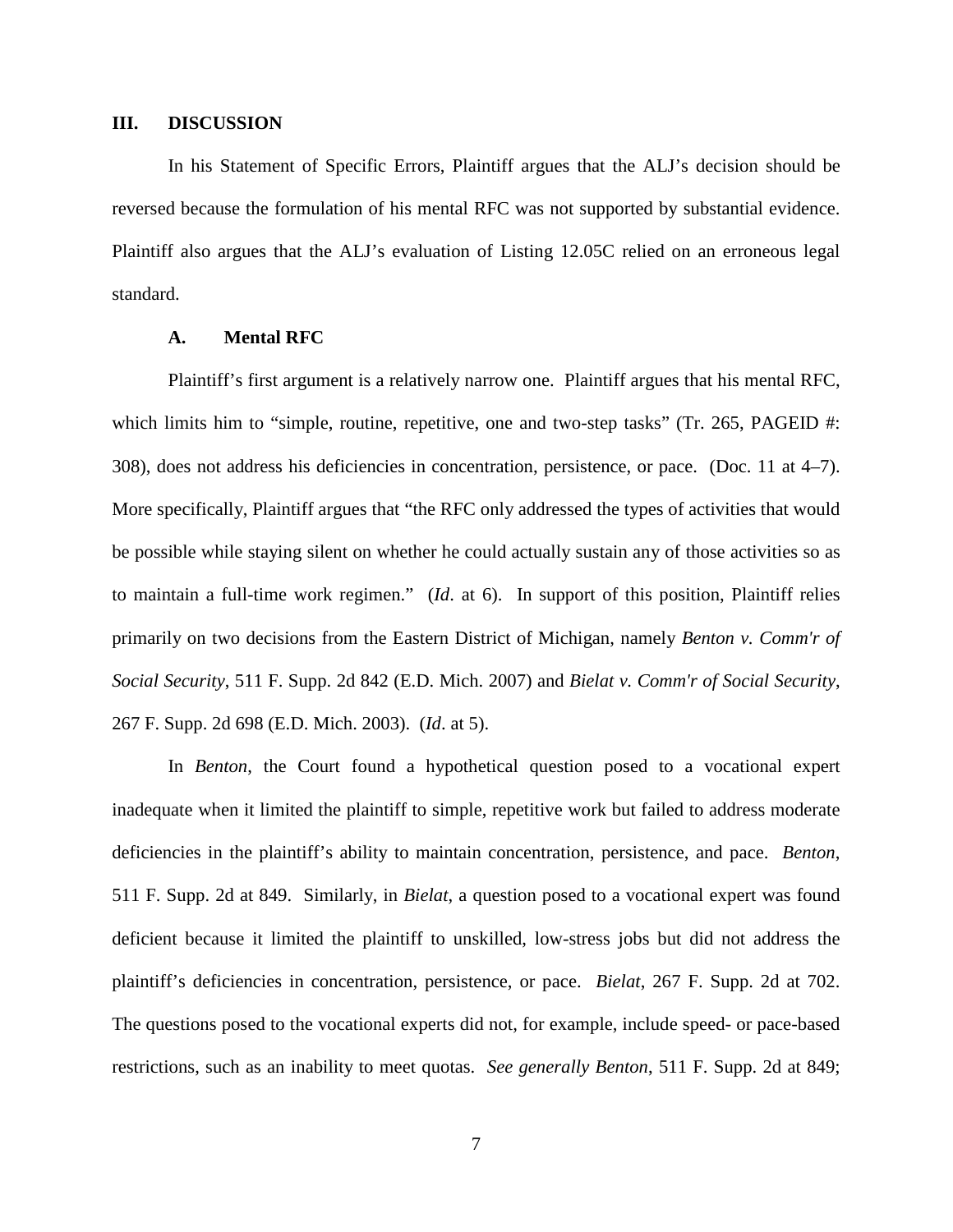*Bielat*, 267 F. Supp. 2d at 702; *see also Hanson v. Comm'r of Soc. Sec.*, No. 2:14-cv-561, 2015 WL 1637451, at \*5 (S.D. Ohio Apr. 13, 2015) (distinguishing *Benton* and *Bielat* where the ALJ included a limitation prohibiting strict production standards).

In opposition, Defendant states that "Plaintiff does not mention that the ALJ did not only limit him to simple, repetitive tasks as in *Benton* or unskilled or simple work as in *Bielet*, but rather limited Plaintiff to simple, routine, repetitive, one and two-step tasks within the context of unskilled work." (Doc. 13 at 13). Thus, Defendant asserts that Plaintiff's reliance on those decisions is "misplaced." (*Id*.). Without citation to the record or relevant case law, Defendant maintains simply that the ALJ included "other concrete and measurable limitations to account for [Plaintiff's] moderate limits in concentration, persistence, and pace." (*Id*.). Plaintiff disagrees, arguing that there "is no significant difference between *Benton* and *Bielat* and this case" because here the "ALJ produced an MRFC deficient in its failure to speak to the individual's acknowledged impairment regarding sustained capabilities." (Doc. 14 at 2).

"[A] hypothetical limiting a claimant to simple, routine tasks or one- and two-step tasks may, in some instances, fail to capture a claimant's moderate limitation in concentration, persistence, or pace, because the difficulty of a task does not always equate with the difficulty of staying on task." *Schanck v. Comm'r of Soc. Sec*., No. 12-14837, 2014 WL 1304816, at \*7 (E.D. Mich. Mar. 31, 2014). As one court noted, "[t]here is relevant authority ordering remand where an ALJ's hypothetical does not include a specific reference to moderate limitations in concentration or pace and only limits the hypothetical individual to unskilled work or simple, routine tasks," but "there is also authority that has found that an ALJ formed an accurate hypothetical by limiting the claimant to unskilled work or one- or two-step tasks and omitting a moderate concentration or pace limitation." *Id*. (citing cases). Because each case is fact specific,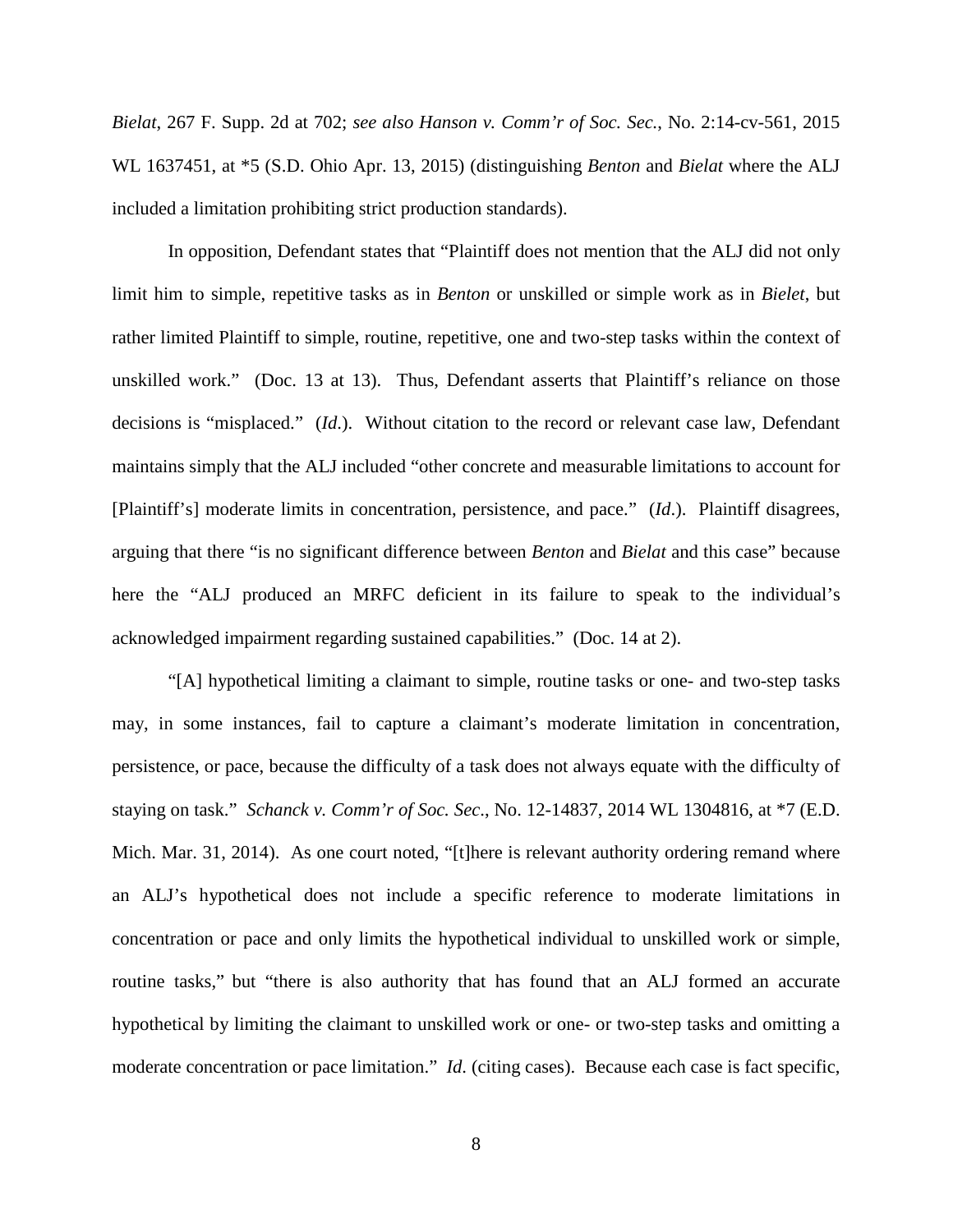there is "no bright-line rule requiring remand" if a hypothetical includes "a limitation of 'unskilled work' or 'one- and two-step tasks,' but excludes a moderate limitation in concentration." *Id*. at \*8. Rather, this Court is required to "look to the record as a whole" to determine if substantial evidence supports the ALJ's mental RFC. *Id*. (citing *[Hess v. Comm'r of](https://1.next.westlaw.com/Link/Document/FullText?findType=Y&serNum=2016359341&pubNum=0000999&originatingDoc=If589ca22ba8d11e39ac8bab74931929c&refType=RP&originationContext=document&transitionType=DocumentItem&contextData=(sc.UserEnteredCitation))  Soc. Sec.*[, No. 07–13138, 2008 WL 2478325, at \\*7 \(E.D. Mich. June 16, 2008\);](https://1.next.westlaw.com/Link/Document/FullText?findType=Y&serNum=2016359341&pubNum=0000999&originatingDoc=If589ca22ba8d11e39ac8bab74931929c&refType=RP&originationContext=document&transitionType=DocumentItem&contextData=(sc.UserEnteredCitation)) *Rounds v. Comm'r of Soc. Sec.*, No. 15-12440, 2016 WL 5661594, at \*11 (E.D. Mich. Sept. 30, 2016); *see, e.g.*, *Siegel v. Comm'r of Soc. Sec.*, No. 2:15-cv-403, 2015 WL 5245384, at \*2–5 (S.D. Ohio Sept. 9, 2015) (rejecting argument that RFC was deficient for failure to incorporate limitations concerning concentration, persistence, or pace, where the ALJ considered all of the relevant evidence and explained the basis for his findings).

In this case, the ALJ considered four opinions concerning Plaintiff's concentration, persistence, or pace. (Tr. 258–60, PAGEID #: 301–303; Tr. 263–64, PAGEID #: 306–307). Dr. Sarver found "no indications" of Plaintiff "having difficulty with attentional pace or persistence" (Tr. 909, PAGEID #: 958), and Dr. Loomis opined that Plaintiff's "ability to maintain concentration to task appeared to be a relative strength . . . ." (Tr. 784, PAGEID #: 832). (*Id*.) (noting that Plaintiff's "immediate and delayed memory functions were near Average"). Dr. Loomis also determined that Plaintiff's "[p]ace and persistence were adequate across the examination[,] and he would appear able to perform routine procedures." (*Id*.). In contrast, the State Agency reviewing psychologists' determinations at the initial and reconsideration levels reflect that Plaintiff has moderate difficulties in maintaining concentration, persistence, or pace. (Tr. 344, PAGEID #: 388; Tr. 361, PAGEID #: 405). In the "MRFC—Additional Explanation" section, both psychologists stated that Plaintiff retains the capacity to understand, remember, and carry out one to two-step instructions. (Tr. 348, PAGEID #: 392; Tr. 365, PAGEID #: 409).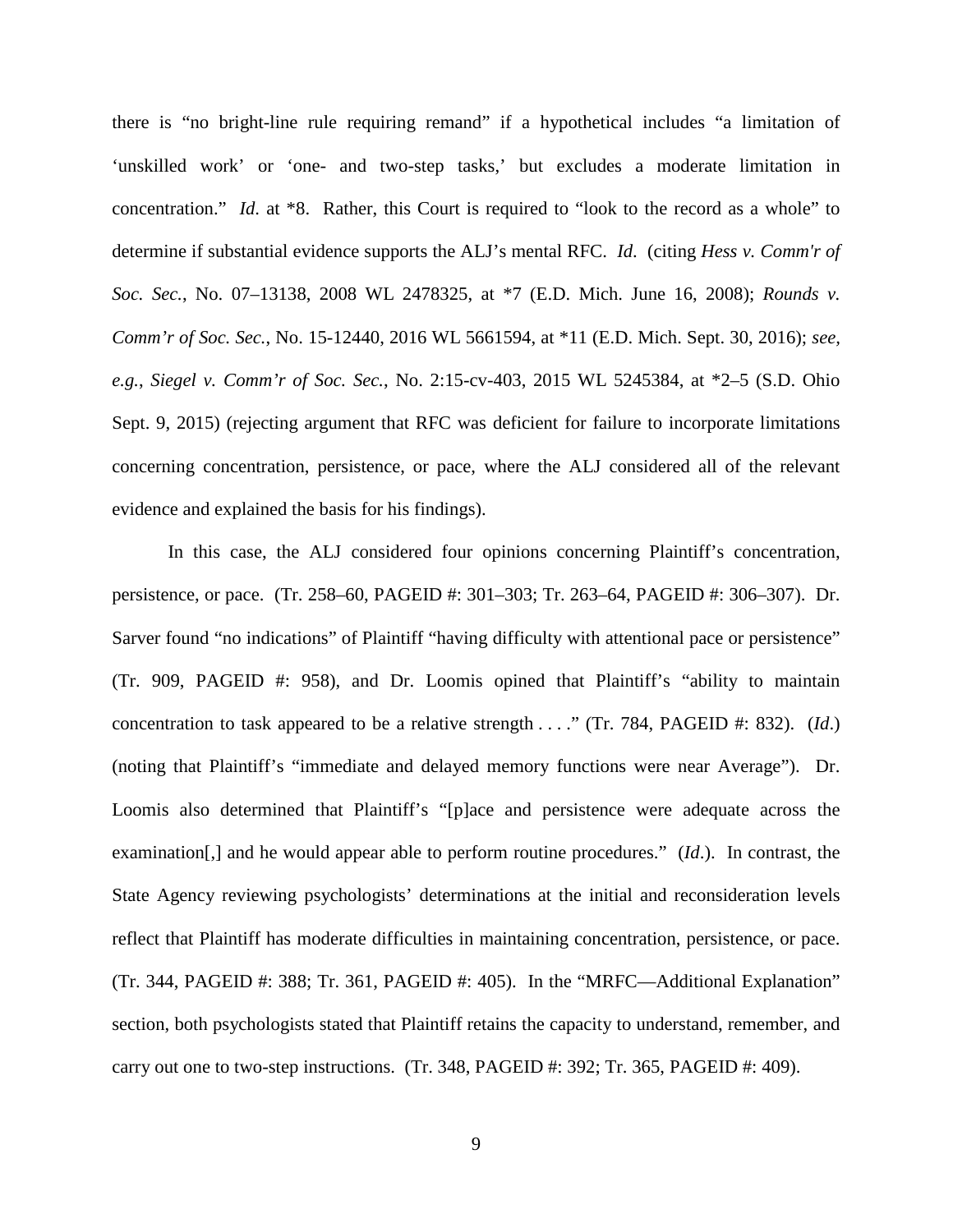The ALJ also considered Plaintiff's statements that he retained sufficient concentration, persistence, or pace to engage in the activities of daily living. (Tr. 263, PAGEID #: 306). The ALJ further noted that Plaintiff "retained sufficient concentration, persistence, or pace" to play football while in school, complete oil field vocational training, and graduate from high school. *Id*.

Given the record evidence, the ALJ posed the following hypothetical to the VE:

- Q. So, I want you to assume a hypothetical individual with the same age, education, work background as the claimant…. Let's start off with work that's limited to simple, routine, repetitive tasks. Just with those limitations, can you identify any work?
- A. Yes, judge, that's for all intent purposes, a full range of unskilled, light work.
- Q. And can you give me some representative examples?
- A. … All these jobs have been given an SVP of 2, all of them have been classified at the light level of physical demand. Housekeeping cleaner is applicable to the hypothetical, the DOT code is 32,687-014, in the state there's 4,202, and nationally there's 133,887. I also think that injection mold machine tender is applicable to the hypothetical, the DOT code is 556.685-038, in the state there's 496, and nationally there's 5,684. And I also think usher is applicable to the hypothetical, the DOT code is 344.677-014, in the state there's 105, and nationally there's 4,803.
- Q. Okay. Now, if work is limited to one and two-step task and one and twostep instructions, does that impact your response?
- A. No.

(Tr. 304–305, PAGEID #: 347–48). Beyond limiting Plaintiff to simple, routine, repetitive tasks, the hypothetical required that the relevant work involve only one- to two-step instructions. Thus, the ALJ included the limitation added by the State Agency psychologists who opined that Plaintiff has moderate difficulties with concentration, persistence, and pace. (*Compare* Tr. 348, PAGEID #: 392; Tr. 365, PAGEID #: 409 *with* Tr. 304–305, PAGEID #: 347–48). The ALJ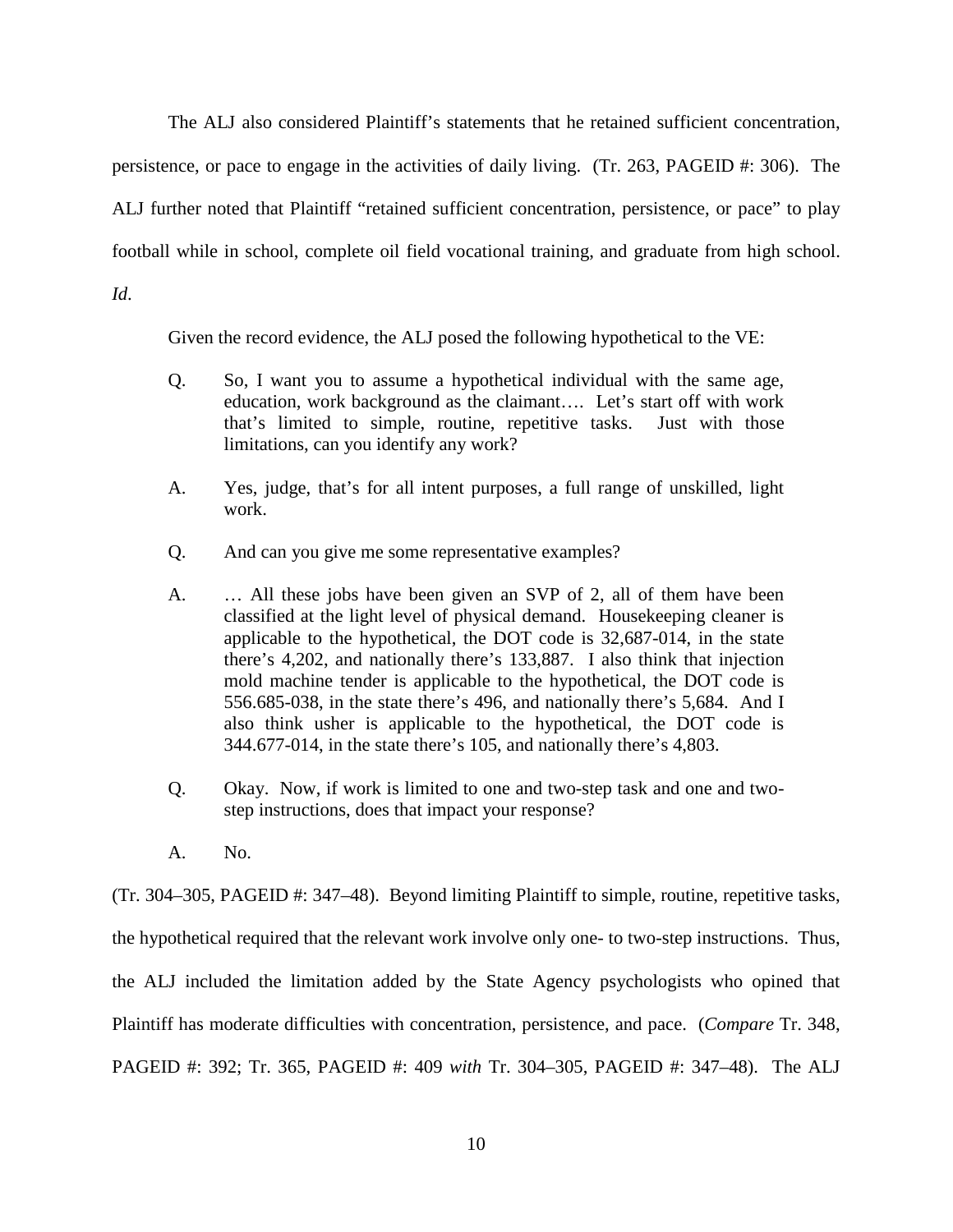included the same restriction in his mental RFC finding limiting Plaintiff to "simple, routine, repetitive, one and two-step tasks." (Tr. 265, PAGEID #: 308).

Although the Court is aware that the difficulty of a task does not always equate with the difficulty of staying on task, the ALJ properly considered all record evidence concerning both inquiries. *See, e.g.*, *Smith-Johnson v. Comm'r of Soc. Sec.*, 579 F. App'x 426, 436–37 (6th Cir. Sept. 8, 2014) ("Although it may not always be true that a RFC or hypothetical limiting the claimant to simple, routine, repetitive tasks and avoiding contact with the general public will account for each of the above factors, the manner in which the limitations arose in the case and their substantial overlap with one another as reflected in the opinions of the professionals substantially support the ALJ's RFC and hypothetical."). Because there is no record evidence to support any additional limitation concerning Plaintiff's concentration, persistence, and pace, the hypothetical accurately portrayed Plaintiff's [mental impairments.](https://1.next.westlaw.com/Link/Document/FullText?entityType=disease&entityId=Ic94ca545475411db9765f9243f53508a&originationContext=document&transitionType=DocumentItem&contextData=(sc.Default)) *Hatfield v. Comm'r of Soc. Sec.*, No. 1:14-cv-851, 2016 WL 225674, at \*8–9 (S.D. Ohio Jan. 1, 2016) (finding that ALJ fashioned an RFC and hypothetical that accounted for moderate concentration, persistence, or pace limitations where the plaintiff failed to produce any evidence to support specific pace-based restrictions); *Jackson v. Comm'r of Soc. Sec.*, No. 1:10-cv-763, 2011 WL 4943966, at \*4 (N.D. Ohio Oct. 18, 2011) (finding substantial evidence supported ALJ's decision where the plaintiff referred "to no record evidence to suggest that she had any greater limitations than those identified by the ALJ"); *see also [Lewicki v. Comm'r of Soc. Sec.,](https://1.next.westlaw.com/Link/Document/FullText?findType=Y&serNum=2023245468&pubNum=0000999&originatingDoc=I16493d88f9cf11e0bc27967e57e99458&refType=RP&originationContext=document&transitionType=DocumentItem&contextData=(sc.UserEnteredCitation))* No. 09–11844, 2010 WL [3905375, at \\*3 \(E.D. Mich. Sept. 30, 2010\)](https://1.next.westlaw.com/Link/Document/FullText?findType=Y&serNum=2023245468&pubNum=0000999&originatingDoc=I16493d88f9cf11e0bc27967e57e99458&refType=RP&originationContext=document&transitionType=DocumentItem&contextData=(sc.UserEnteredCitation)) (upholding the ALJ's hypothetical where the plaintiff did not explain why the particular facts of the case required a more detailed hypothetical to account for his moderate limitations in concentration, persistence, or pace). Under these circumstances, substantial evidence supports the ALJ's mental RFC, and the Court finds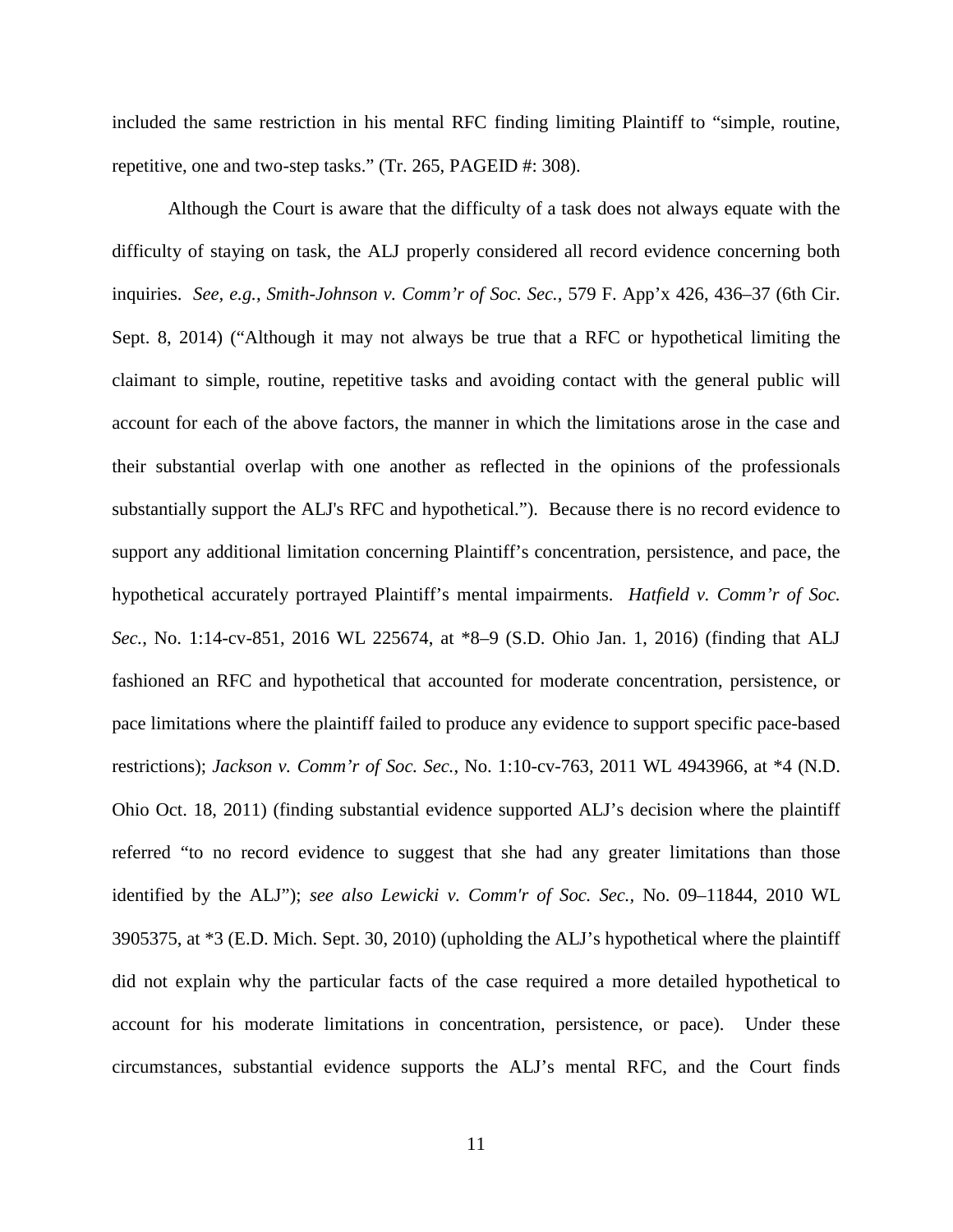Plaintiff's first statement of error to be without merit. *See Kline v. Astrue*, No. 1:12-cv-1802, 2013 WL 1947164, at \*4–5 (N.D. Ohio Apr. 17, 2013).

#### **B. Listing 12.05C**

In the second assignment of error, Plaintiff argues that the ALJ "improperly relied upon a wildly disparate legal standard from that enunciated in Listing 12.05C" when deciding he failed to meet that listing. (Doc. 14 at 3). Listing 12.05C for Intellectual Disability requires proof of a "significantly subaverage general intellectual functioning with deficits in adaptive functioning initially manifested during the developmental period: *i.e.,* the evidence demonstrates or supports onset of the impairment before age 22." 20 C.F.R. Part 404, Subpart P, Appendix 1, § 12.05. Relevant here, a plaintiff is able to establish listing-level severity with "[a] valid verbal, performance, or full scale IQ of 60 through 70 and a physical or other mental impairment imposing an additional and significant work-related limitation of function." *Id.* § 12.05(C).

Listing 12.05C refers to "deficits in adaptive functioning" but does not define that phrase. *See generally* 20 C.F.R. Part 404, Subpart P, Appendix 1, § 12.05; *Gethin v. Colvin*, No. 3:14-cv-53-DW, 2014 WL 4104130, at \*10 (W.D. Ky. Aug. 19, 2014) ("Nowhere in the paragraph is it specified how severe such limitations must be to so qualify"). According to the Diagnostic and Statistical Manual of Mental Disorders, "[a]daptive functioning involves how effectively an individual copes with common life demands and meets standards of personal independence in areas such as communication, self-care, and social skills." *Sexton v. Comm'r of Soc. Sec*., No. 1:14-cv-535, 2015 WL 2169650, at \*4, n.7 (S.D. Ohio May 8, 2015) (citing at 40 (4th ed. 2000)). Further, "case law from the Sixth Circuit and other federal courts suggest that a claimant must have relatively significant deficits to satisfy [Listing 12.05]." *Gethin*, 2014 WL 4104130, at \*10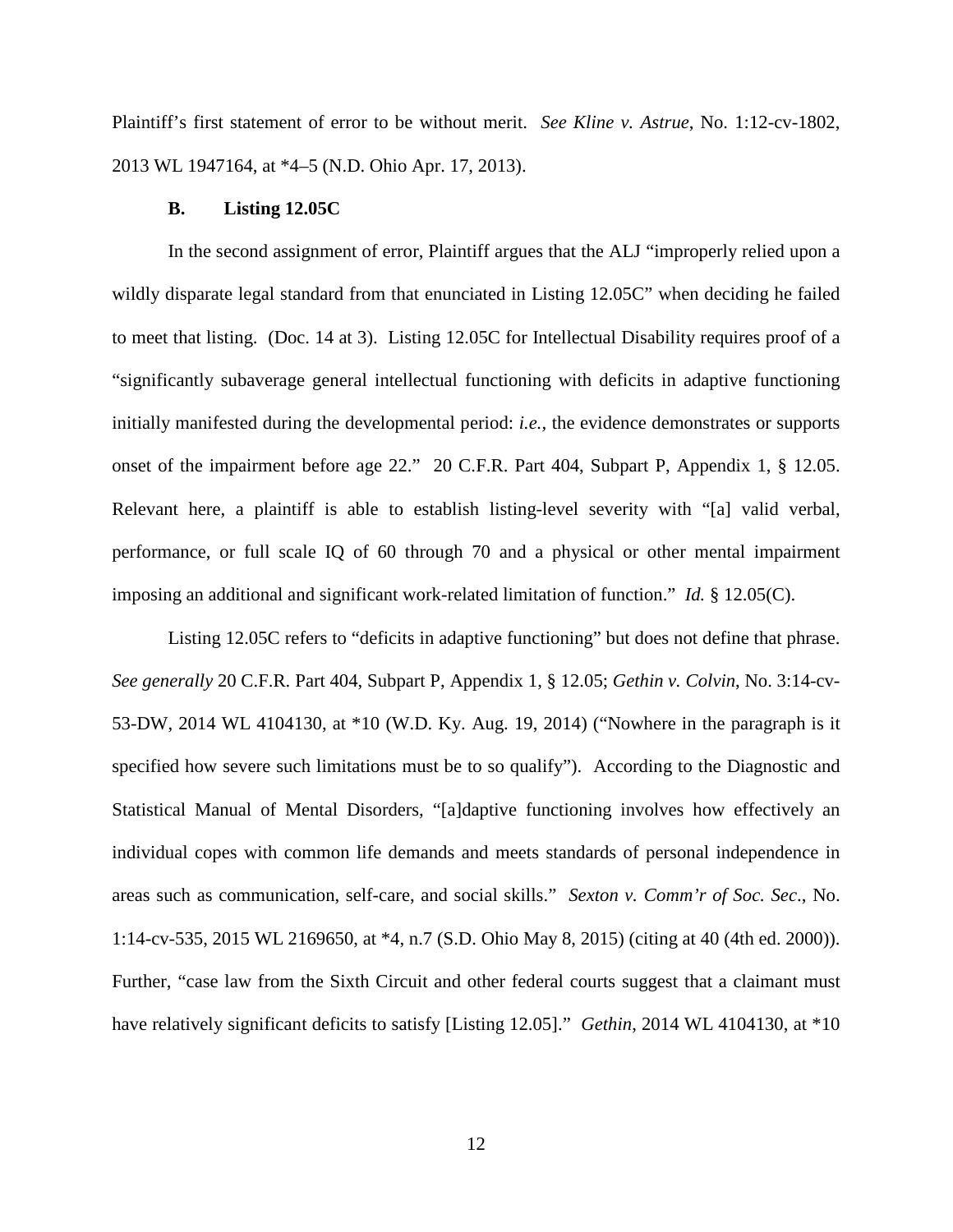(citing *Robinson v. Comm'r of Soc. Sec*., No. 2:13-cv-530, 2014 WL 3419309 at \*8 (S.D. Ohio

July 10, 2014) (internal quotations omitted)).

In this case, the ALJ stated that:

The claimant's mental impairment has been considered under the requirements of listing 12.05. An intellectual disability refers to significantly subaverage general intellectual functioning with deficits in adaptive functionally initially manifested during the development period *i.e*., the evidence demonstrates or supports onset of the impairment before age 22.

(Tr. 261, PAGEID #: 304). However, the ALJ found the requirements in paragraph C:

are not met because the claimant does not have a valid verbal, performance, or full scale IQ of 60 through 70 and a physical or other mental impairment imposing an additional and significant work-related limitation of function. In this regard, the evidence fails to establish that the claimant experiences a complete inability to function independently outside the area of his home as a result of symptoms and limitations arising from his combined documented impairments. In fact, the evidence demonstrates the claimant has adequate adaptive functioning as discussed in further detail below.

(Tr. 262, PAGEID #: 305). Plaintiff's statement of error arises from the ALJ's reference to "a complete inability to function independently outside the area of his home," which he contends is "wholly novel language." (Doc. 11 at 8). Defendant concedes that the ALJ used language that is not part of Listing 12.05 but claims the error is harmless because Plaintiff failed to establish that he meets or equals the listing criteria. (Doc. 13 at 5). This Court agrees with Defendant.

Stated simply, the ALJ conducted a detailed review of the psychological evidence which revealed that Plaintiff does not have adaptive functioning deficits that satisfied Listing 12.05C's requirements. (Tr. 262, PAGEID #: 305). The ALJ examined the opinions of Dr. Sarver and Dr. Loomis which concerned Plaintiff's ability to cope with common life demands and meet standards of personal independence. (*See, e.g.*, Tr. 258–59, PAGEID #: 301–302, Tr. 259–60, PAGEID #: 302–303). For example, the ALJ cited evidence that Plaintiff graduated high school in special services, where he played football, completed oil field vocational training, and got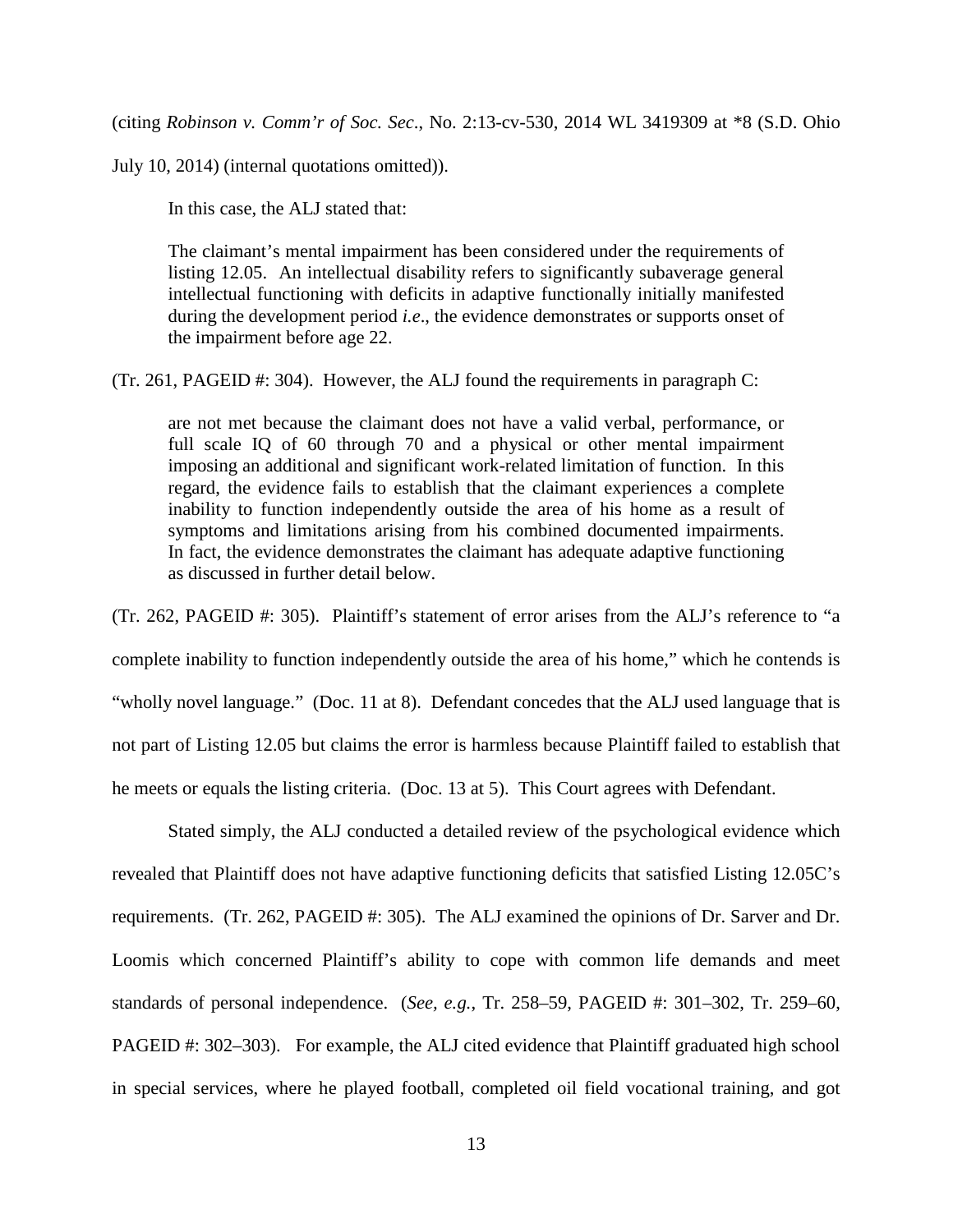along with his teachers and peers; he had two periods of employment, during which he got along with supervisors and coworkers and suffered no discipline; he does household chores, drives, runs errands, goes to restaurants and movies, visits with family and friends, uses a computer, plays video games, manages his Facebook page, listens to the radio, plays cards, hunts, fishes, camps, bowls, and golfs. (Tr. 259, PAGEID #: 302) (citing Tr. 779–85, PAGEID #: 827–33); Tr. 258, PAGEID #: 301 (citing Tr. 903–10)). Among other evidence, the ALJ cited examination results reflecting that Plaintiff's grooming, hygiene, and behavior were appropriate; he was pleasant, cooperative, had adequate persistence and pace, could maintain eye contact, and had clear, organized, and logical thought processes with no articulation or language problems. (*Id*.).

The ALJ noted that Plaintiff was assessed as having borderline intelligence, but cited the observations of Dr. Sarver and Dr. Loomis that Plaintiff has no impairment in his ability to understand, remember, and carry out simple instructions; no impairment in his ability to maintain attention, concentration, persistence, and pace for simple and multistep tasks; and no impairment in his ability to respond appropriately to supervisors and coworkers in the work setting. (*Id.*). Further, the ALJ noted that Dr. Sarver found Plaintiff would have some impairment in his ability to respond appropriately to work pressures in a work setting but Dr. Loomis found none. (*Id*.). The ALJ also relied on the reports of the state agency psychologists, who both examined all of the relevant evidence and determined that Plaintiff did not satisfy the criteria of Listing 12.05 (Tr. 343–44, PAGEID #: 388–89; Tr. 359–61, PAGEID #: 403–405), and Plaintiff's selfreported activities of daily living and social functioning. (Tr. 262–63, PAGEID #: 305–306). Based on the foregoing, the ALJ concluded Plaintiff had adequate adaptive functioning and did not meet or equal Listing 12.05C.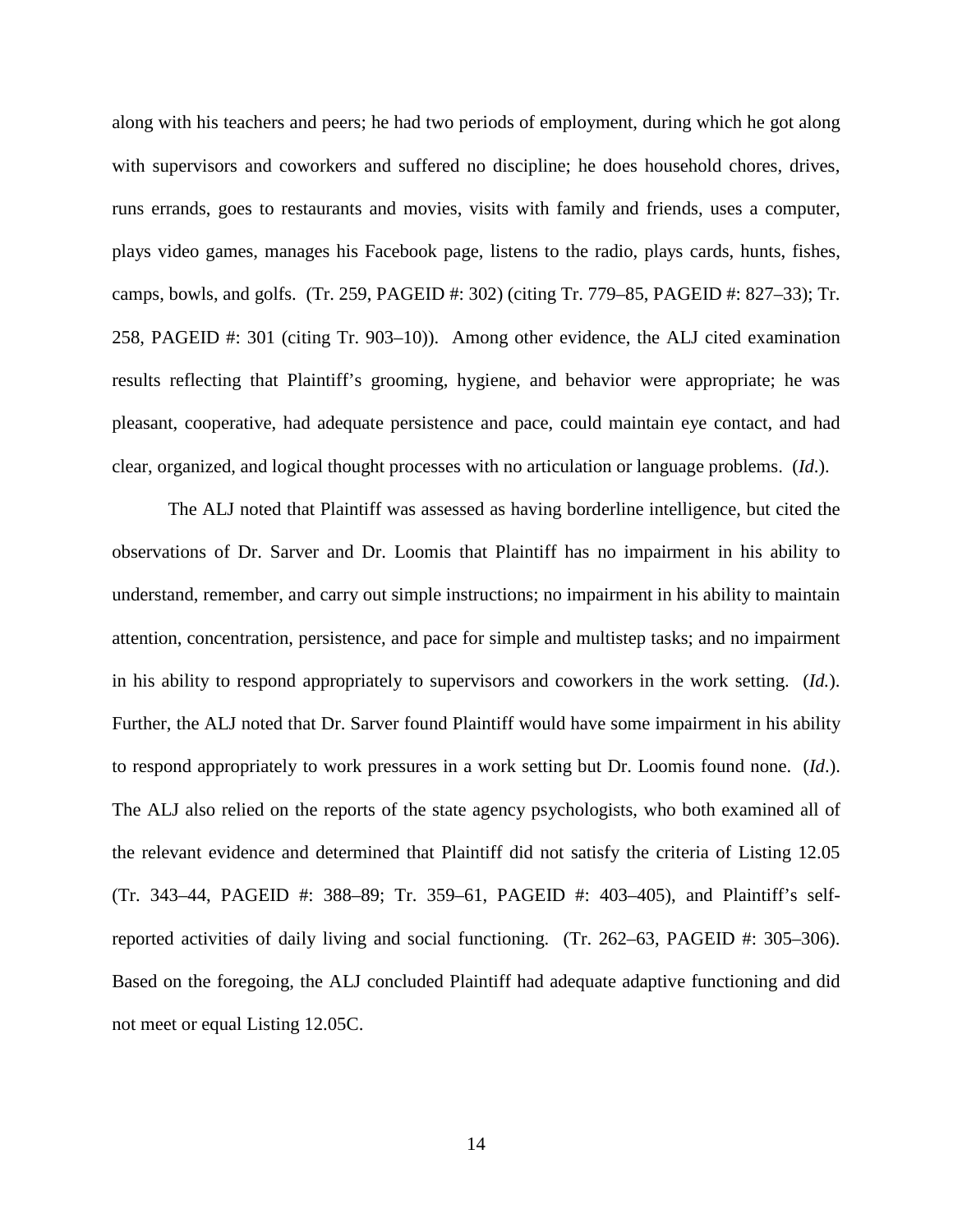Plaintiff urges this Court to refrain from examining the relevant evidence because the ALJ is "the only person properly situated to decide whether the evidence of record satisfied the requirements of the listing." (Doc. 14 at 3). To the contrary, relevant law requires an examination of the record evidence to determine whether an ALJ's error is harmless. *See, e.g.*, *Alcorn v. Astrue*, No. 5:07-212-DCR, 2008 WL 1790192, at \*5 (E.D. Ky. Apr. 18, 2008) (finding ALJ's failure to address Listing12.05C was harmless error where the evidence demonstrated the plaintiff did not satisfy the listing requirements). Indeed, it is this Court's obligation to determine if "all of the circumstances taken together constitute substantial evidence" to support the ALJ's determination that Plaintiff failed to meet or equal the requirements of Listing 12.05C. *Genthin v. Colvin*, No. 3:14-cv-53, 2014 WL 4104130, at \*11 (W.D. Ky. Aug. 19, 2014) (finding the record evidence did not support the plaintiff's arguments that his nonexertional impairments were sufficiently severe to satisfy Listing 12.05C).

Here, the ALJ relied properly on evidence from two consultative psychological examining physicians, Plaintiff's self-reported daily living activities and social functioning, and the opinions of the state agency reviewing psychologists. Thus, the ALJ's finding at step three finding that Plaintiff did not meet or equal the criteria of Listing 12.05C is supported by substantial evidence. Although the ALJ erred in remarking on the lack of "a complete inability to function independently outside the area of [the] home," the error is harmless because Plaintiff failed to establish that he meets or equals the listing criteria. Based on the foregoing, Plaintiff's second statement of error is likewise without merit.

#### **IV. CONCLUSION**

For the reasons stated, it is **RECOMMENDED** that the Court **OVERRULE** Plaintiff's Statement of Errors and **AFFIRM** the Commissioner's decision.